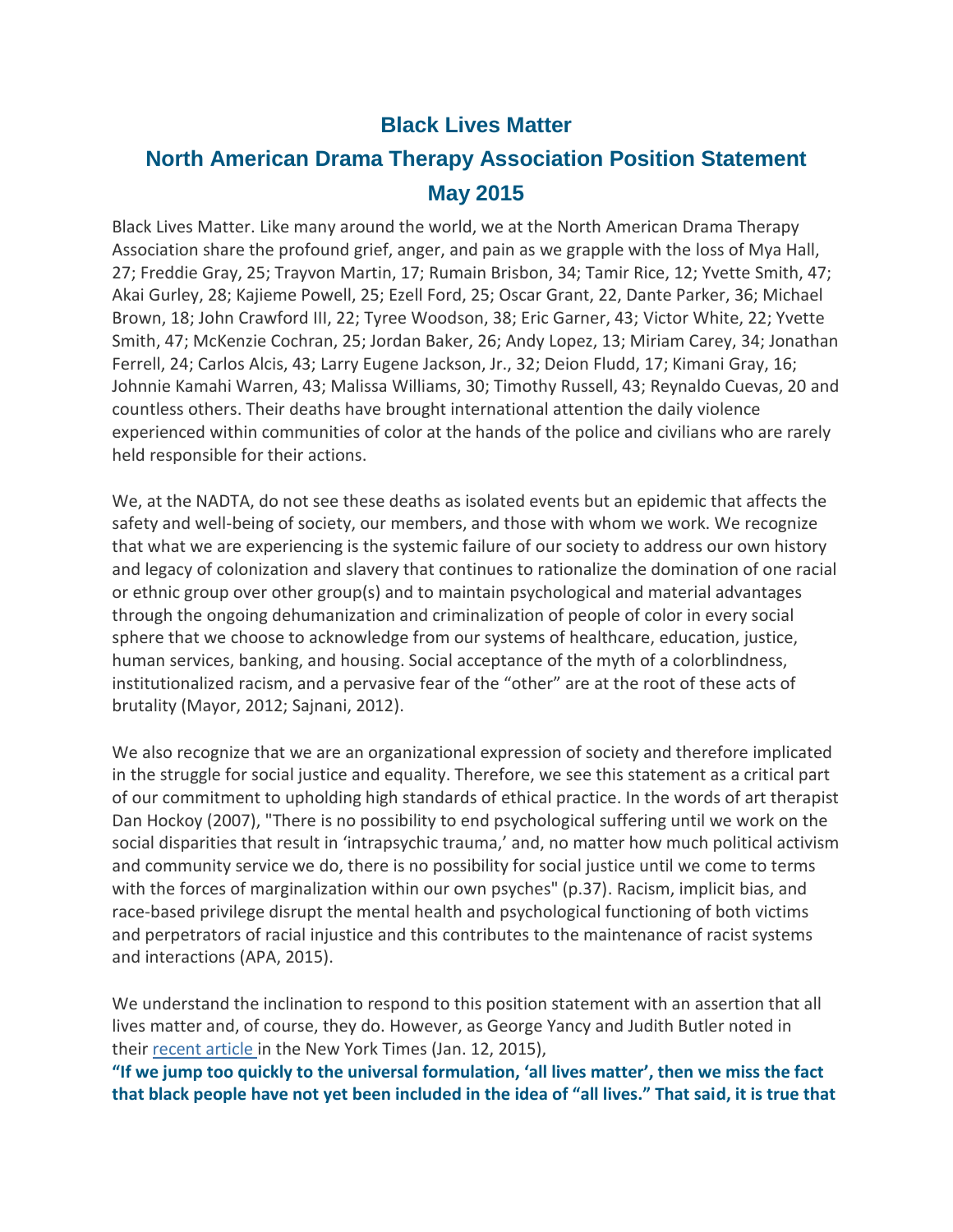**all lives matter...but to make that universal formulation concrete, to make that into a living formulation, one that truly extends to all people, we have to foreground those lives that are not mattering now, to mark that exclusion, and militate against it. Achieving that universal, "all lives matter," is a struggle, and that is part of what we are seeing on the streets…Only through such an ever-growing cross-racial struggle against racism can we begin to achieve a sense of all the lives that really do matter."**

The current climate of violence most directly and negatively impacts people of color and it affects all of us. We condemn police brutality and the US and Canadian systems of racialized, mass incarceration. To our members who have expressed feeling invisible, forgotten, or silenced we are deeply grieved. We stand with our members who have experienced the trauma of racism and intersecting oppressions. We call on our community as a whole to bring your experience, critical thinking, research, and artful approaches to creating spaces where we can extend our understanding of the impact of racism and other forms of social injustice on health and well-being.

Towards this end, the NADTA has been and will continue to engage in a number of initiatives. These include the development of guidelines concerning cultural response/ability in ethical practice. Your input on these guidelines is critical so please [click here](https://www.surveymonkey.com/r/culturalguidelines) to read them and provide your comments. These guidelines will be discussed at our [next annual](http://www.nadta.org/events/2015-annual-conference.html)  [conference](http://www.nadta.org/events/2015-annual-conference.html) which is focused on how drama therapists draw on an understanding of dramatic reality, embodiment, improvisation, role, narrative, witnessing, and performance amongst other processes to promote empathy, diversity and to connect healing with social justice (Oct. 15-18, 2015). Please consider participating in the online activities and conversations coordinated by the [conference pre-education committee](https://nadtaconference.wordpress.com/) . You also are welcome to share your reflections in a blog post on the official NADTA blog, [Dramascope](https://thedramascope.wordpress.com/) (via email submission to the [dramascope@nadta.org](javascript:void(location.href=) ) or submit an article or a clinical commentary to Drama Therapy [Review](http://www.intellectbooks.co.uk/journals/view-Journal,id=241/) , the peer-reviewed journal of the NADTA. Issue 2.1 is a special issue entitled: Borderlands: Diversity and Social Justice in Drama Therapy and the deadline is August 1st, 2015. The NADTA Diversity Committee will also host community conference calls on the topic of racism and other matters of interest and concern to members. The first call will be focused on the impact of racism on mental health and will take place on Monday, June 1st, from 8-9pm EST. Please [click here](https://docs.google.com/forms/d/1DLRah_GtcEF8vUdhe5_mWFtCtHUn5f5PtWwwgOTNgsQ/viewform?usp=send_form) to sign up for this call and to receive call-in details. We are also aware of the trailblazing work done by colleagues in related fields who have documented the psychological causes and consequences of [racism](http://www.bc.edu/content/dam/files/schools/lsoe_sites/isprc/pdf/racialtraumaisrealManuscript.pdf) , [transphobia,](http://www.apa.org/pi/lgbt/resources/policy/index.aspx)  [homophobia](http://www.apa.org/pi/lgbt/resources/policy/index.aspx) , [ageism](http://www.apa.org/monitor/may03/fighting.aspx) , ableism, sexism, sizeism, [poverty](http://www.apa.org/pi/ses/resources/publications/factsheet-erm.aspx) , and other forms of interpersonal and institutionalized bias on mental health and invite you to make use of these resources and to contribute others by contacting Jessica Bleuer, Diversity Chair, at [diversity@nadta.org](javascript:void(location.href=). We close with the words of Dr. Martin Luther King, Jr. who, in his influential book Why We Can't Wait, wrote "Injustice anywhere is a threat to justice everywhere. We are caught in an inescapable network of mutuality, tied in a single garment of destiny. Whatever affects one directly, affects all indirectly" (1963, p. 87).

In Solidarity,